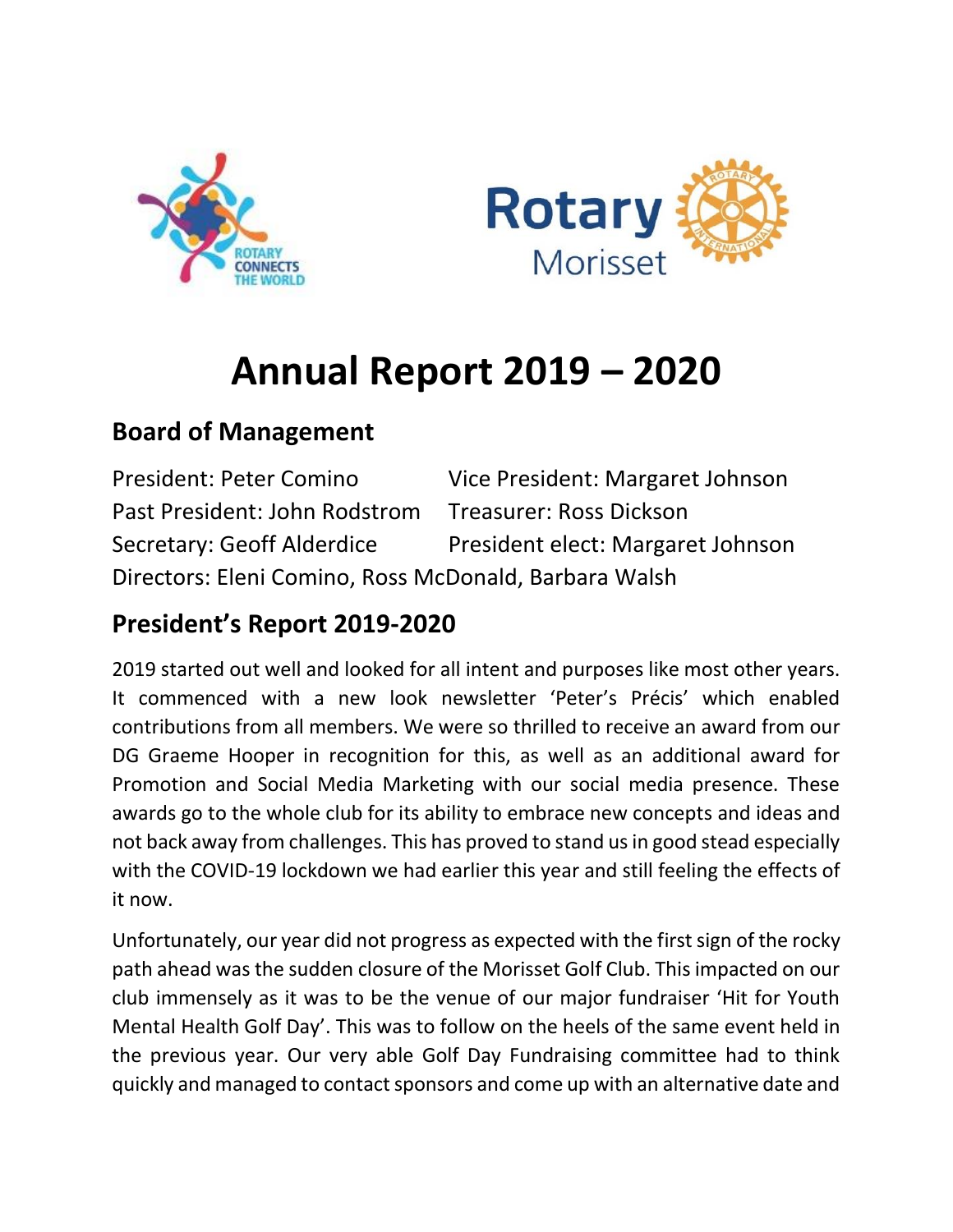venue at the upmarket Kooindah Waters Golf Resort. Unfortunately, as COVID-19 set in, we had no alternative but to cancel this event. The club could not have asked for anything more from our Golf Day committee they gave it their all but sadly the event was undone by an inconceivable epidemic.

Before 2019 had completed, the club participated in the Salvation Army community Christmas Carol event with our trusty barbeque. The next time and last we used the barbeque at the Newcastle Show. Members were kept very busy with running the barbeque as well as the 'Tasty Toastie shack'. This called for a large number of our members to give of their time over a three-day period. In between these two events we also took the responsibility of supporting MHERV (Men's Health Education Rotary Van) This successful program aims at helping men be more aware of their health and what simple steps they could do to better manage it. This was set up for the Morisset Show. Saturday saw Rod Woolley the male nurse conducting in excess of 50 tests! However, nature as always had the last word and the last day of the show was cancelled due to constant heavy rain.

On one memorable day in 2019 we learnt that we had only a few hours to evacuate our shed at Myuna Bay Sports and Rec facility as it had to close due to an assessment the facility was in danger as it was in the path of a possible breach of the coal ash dam located above the facility. The dam is part of the Eraring Power station owned by and operated by Origin Energy. Unfortunately, it will never reopen at its current location but there is hope that a new Sport and Rec facility will open to take its place within our area in the not too distant future and hopefully we can once again have some permanency on the new site. Until then our rental storage facility continues to be paid by Origin Energy which was masterfully organised by two of our members.

Following the loss of two major recreational facilities in our area that is, the Golf Club and the Sports & Rec facility, our club organised a Time Out event to help rebuild confidence in the region. This was also supported by the Lake Macquarie Council. The event celebrated the arts and crafts produced locally. This was a huge success and consideration was given to hold it again the following year. Unfortunately, this did not come to be as COVID-19 once again got in the way.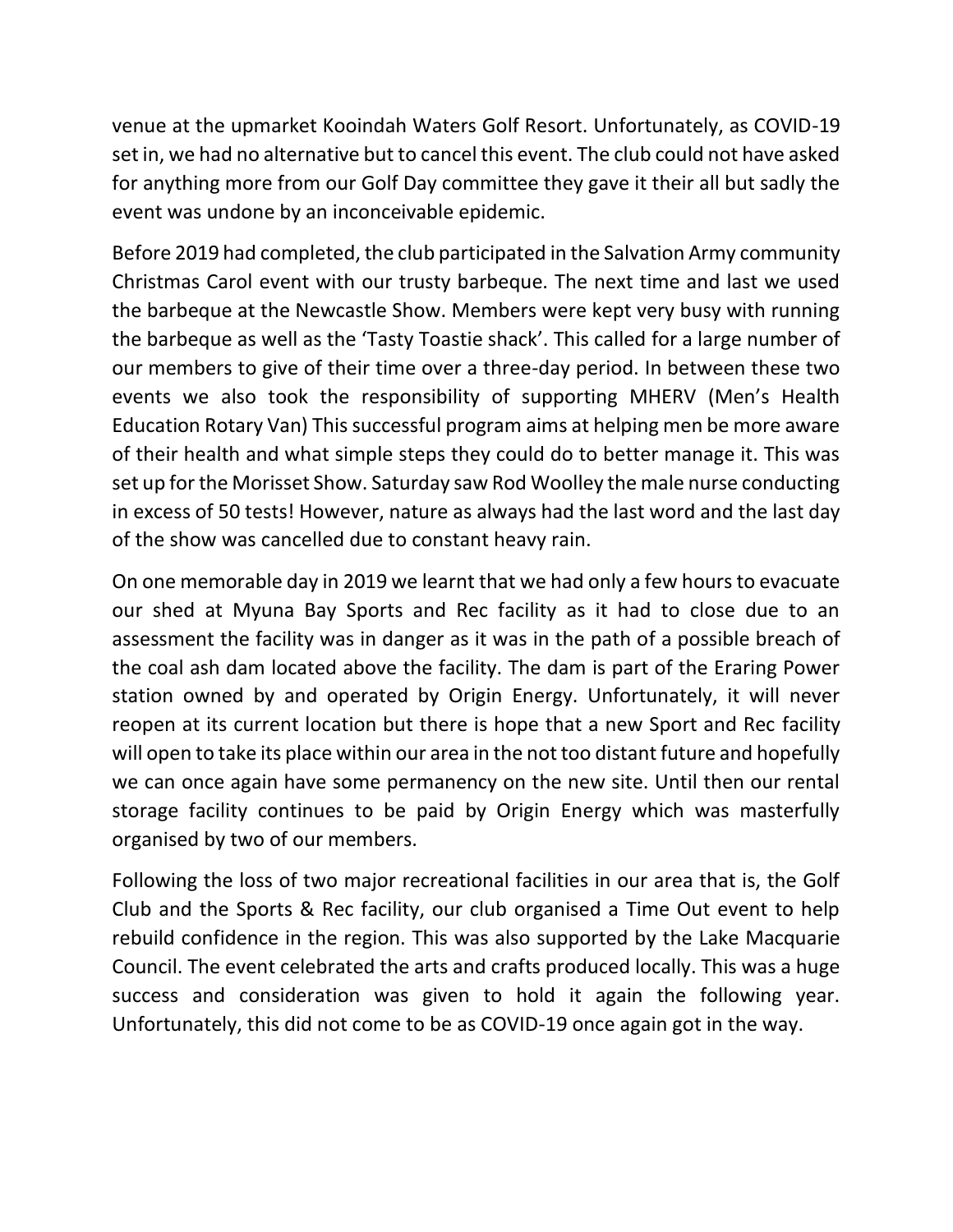Prior to the rain in February 2020 we all recall experiencing long stretches of smoggy smoked filled days due to the horrific bushfires that some of our fellow Australians were facing up and down the east coast of this country with life or death situations which started as early as September 2019. We have reached out to another Rotary district which was bushfire affected to establish a bushfire relief project. This is still be negotiated as to what format this may take.

During the COVID crisis, our club saw a need to help others and responded brilliantly with a dedicated bunch of members now named the 'Masketeers'. They have produced hundreds of masks for sale as well as for gratis to be distributed to people who are in great need of them in this country and overseas.

Our activities with such things as the T-shirt sales continued. It appears the sales come in waves, but we appear to manage with enough stock when we do get a large order. As always, the trick is not to be overstocked, this is a difficult balancing act at times. Our two international projects Tibar Farm in Timor Leste and the Morogoro health promotion have been our stand out success and our club is very proud of the fundraising we have contributed to these projects to get them from the point of off the drawing board and now near completion.

In regards to projects, our board decided to implement an annual review system of all current projects so this will help any future board to understand where each project is up to and how long they have to run until completion.

Some of our members had gone beyond the call of duty last year and put themselves forward to take on district roles. Geoff Alderdice as the District Secretary and Craig Johnson as the Director for Learning and development. In addition to this, we also had John Rodstrom and Eleni Comino on the District Conference Committee.

Once again, our club participated in the Youth Exchange program. We had two local youths who went outbound and they were Harrison Burgess who went to Switzerland and Jordyn Laucht who went to Italy. Jordyn's experience commenced in January 2020, unfortunately for her, it was during the COVID-19 crisis which meant she spent most of her time indoors! While Harrison was fortunate enough to be able to enjoy the outdoors as his experience was in 2019. We had an exceptional inbound student Samuel Bydal 'Our Sam' as we nicked named him. All host parents could not speak highly enough of him. On reflection, however, our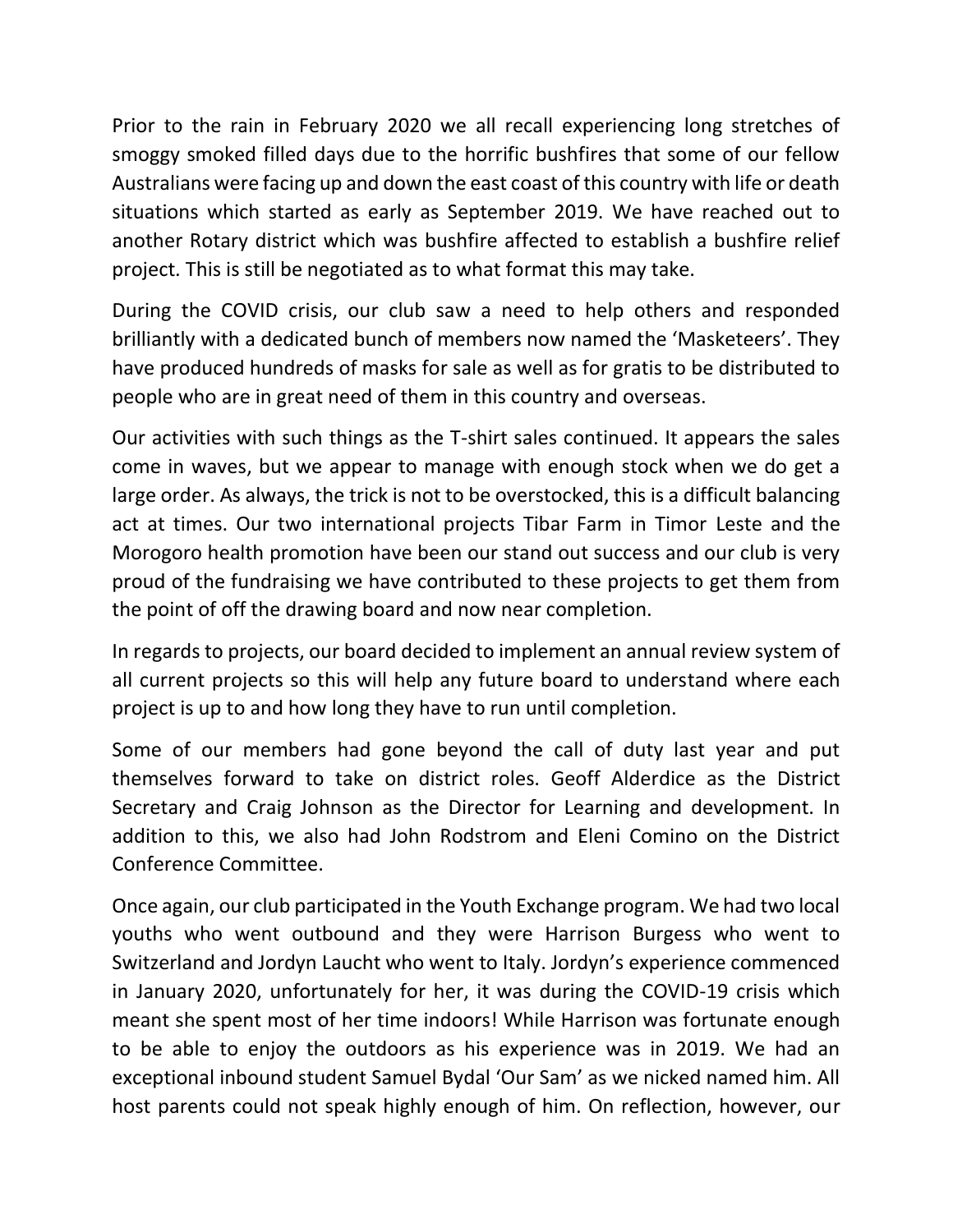club has considered the experience of our last two outbound students and wonder if the program is as rigidly applied as it is in this country. This may sound like a rather arrogant statement, but we should only be sending students in future to countries where we can be 100% confidence in the program. Unfortunately, that does not exist at the moment in the Outbound Youth Exchange Program and we believe Rotary International should be calling for a total review of this program.

In regard to financial donations, we proudly supported the following groups.

Southlakes Carers \$500 Heaven Can Wait Regatta \$500 Morisset Show/Mens Health Education Rotary Van (MHERV) \$500 South Lake Macquarie Amateur Sailing Club \$100 Ladybikes International \$500 Rotary Oceania Medical Aid for Children (ROMAC) \$1,000 ShelterBox \$1,000 Australian Rotary Health \$1,000 Interplast \$1,000 Integra Service Dogs Australia (District Governor's Partner's Project) \$1,000 Rotary Foundation Annual Program Fund \$1,000 Rotary Foundation – Polio Plus \$1,000 The Rotary Foundation Raffle \$500 Local School Awards and Scholarships \$1,800

Finally, at the beginning of the COVID-19 shutdown, we did manage to complete a project proposal for the Margaret Illukol Trust to consider for youth in our area. This was done in conjunction with Southlake Community Services. We have had numerous discussions with the Trustees but, as yet we have not heard back from the Trust on whether this proposal was successful. Next, I would like to thank my board for all the hard work we have achieved.

Thanks to COVID-19 we have not been active in the usual activities even weekly meetings changed drastically. We discover though that we took to zoom meetings rather well, so much so, at one point we had 46 people at a zoom meeting. We were fortunate enough to have leaders in their fields of expertise from NZ and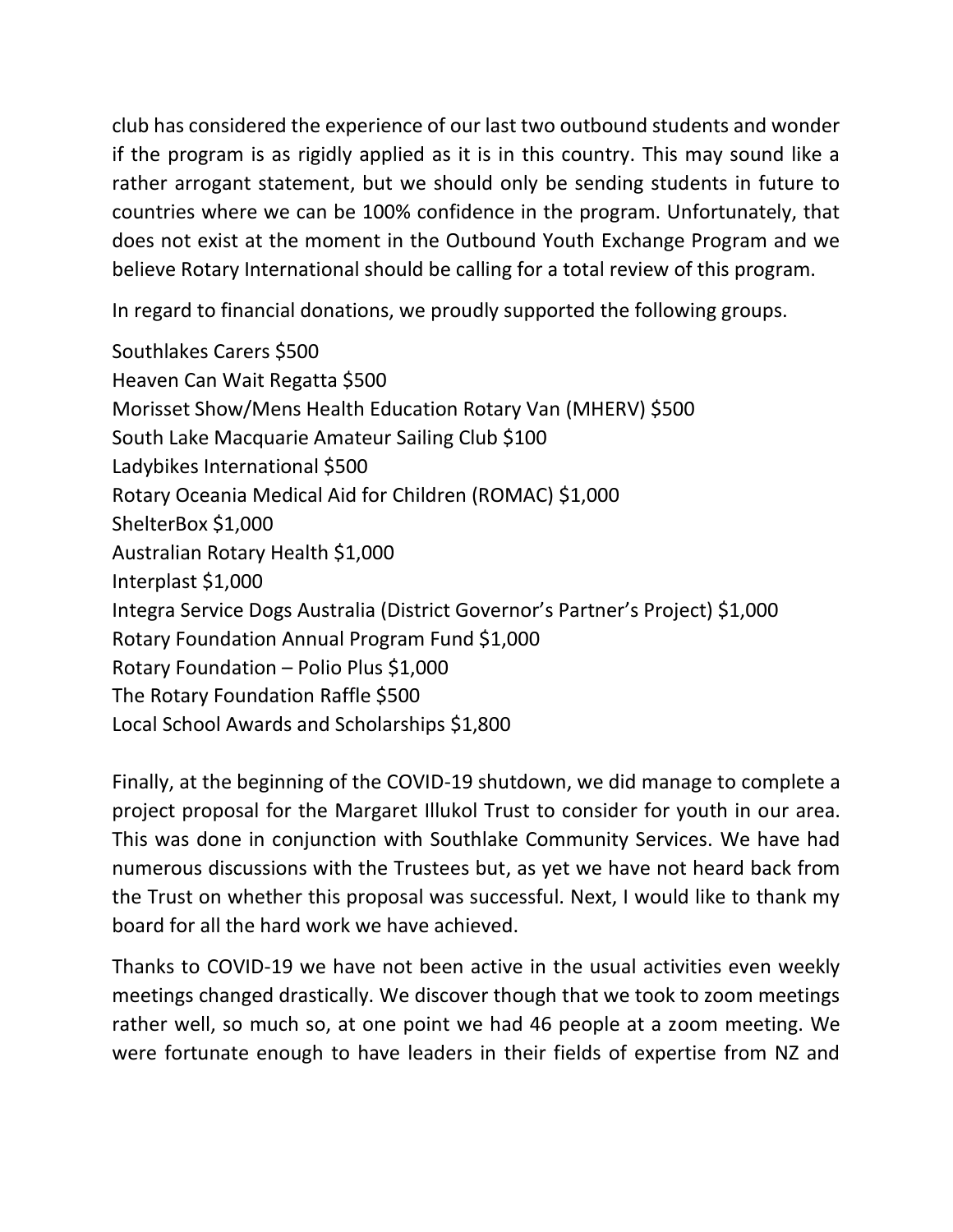Cambridge UK as well as ex youth exchange students and even a Rotarian who is an airline enthusiast from Canada join us.

To finish on a happy note, our club also became a ShelterBox Bronze Champion for all its hard work in donations to this excellent program. The club has again been active supporting ShelterBox displays at local events. Each year we donate to this programme. Over the last seven years we have made donations in excess of \$16,000.

We are also pleased to receive the Rotary International President's Citation for reaching our goals.

Thankfully, we have taken to online meetings extremely well which is yet another an example of us being a progressive club.

Thank you **Peter Comino President – 2019-2020**

# **Youth Director's report 2019-2020**

# **Morisset High School**

During the year seven senior students from financially disadvantaged families are negotiating Year 11 and Year 12 with Rotary scholarships. In addition, Community Service Awards are provided for Years 7, 8, 9 and 10.

### **Primary Schools**

Each year Community Service Awards are presented to ten local primary schools; Arcadia Vale, Avondale, Bonnells Bay, Brightwaters Christian, Cooranbong, Dora Creek, Morisset, St. John Vianney, Wangi Wangi and Wyee. Annual awards ceremonies are attended by club representatives who do the presentations

### **Youth Mental Health**

Six Primary schools have received grants to continue our support for a range of mental health promotion activities. These activities have been aimed at developing resilience and confidence in young people.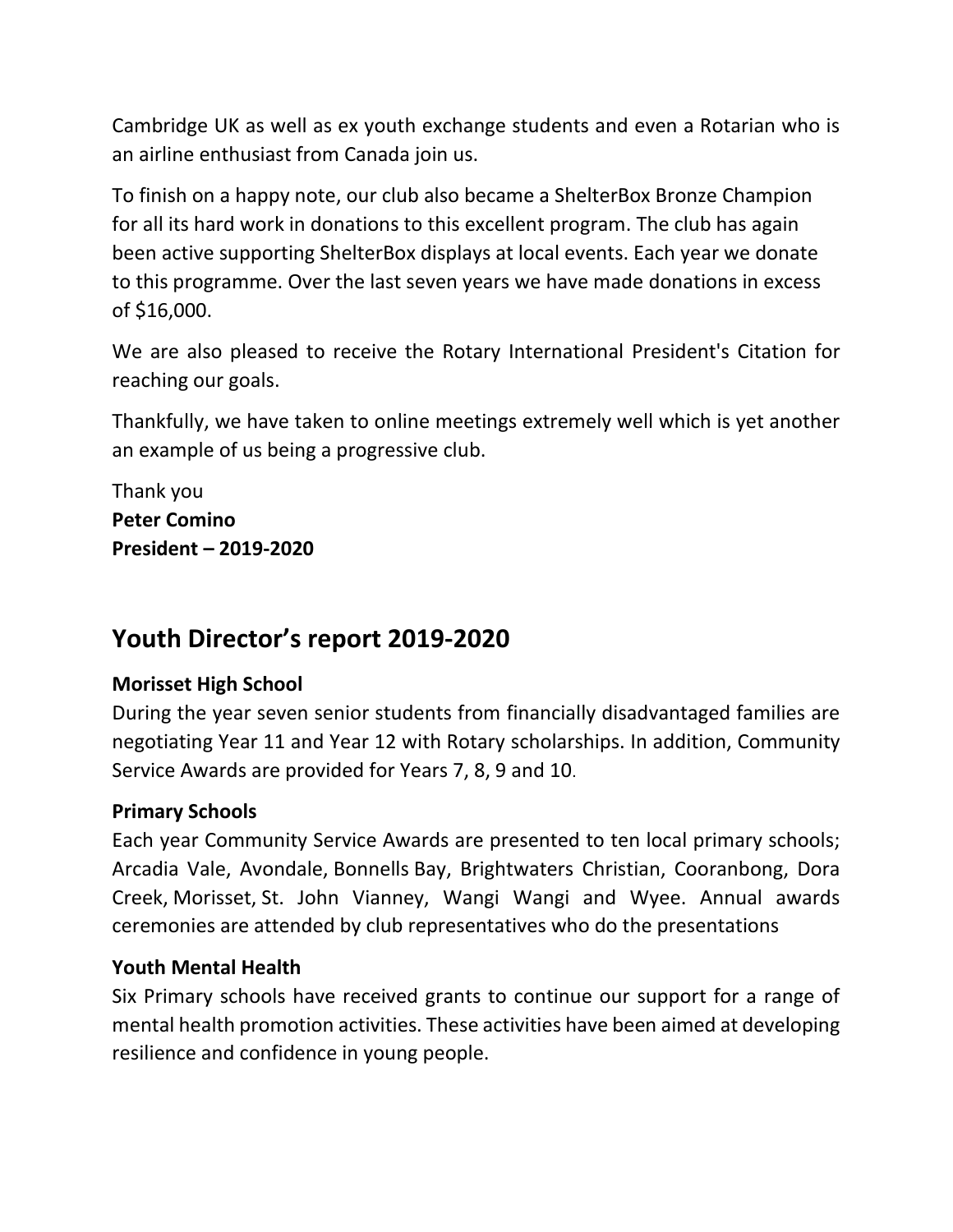# **Rotary Youth Programme of Enrichment (RYPEN)**

We support two students to attend the November 2019 RYPEN camps. This is supplemented by others who are financed by Morisset High School. The change of venue has been problematic with the relocation being a two-hour drive away. We continue to be impressed by the positive feedback from the attendees.

# **WWCC**

Working With Children Clearance Register is maintained and regularly updated.

# **ShelterBox**

We continue to provide Morisset High with a ShelterBox for a Year 8 study unit. Based on inspection of an erected ShelterBox and introductory information from club members, students chose research areas for their project. Later, very successful student project presentations are made with key club members present. Recently updated equipment has kindly been donated by ShelterBox. This year the students also raised \$500.

# **Discovery Day/ Science & Engineering Challenge**

 In August, assisted by several Toronto Sunrise members, a successful Primary School Discovery Day program was held over two days at Avondale School. Morisset Rotary serving the food for the helpers. In July - August 2019 our volunteers also assisted supervising at the Science and Engineering Challenge events held at University of Newcastle in July - August.

# **Youth Exchange Programme**

 This year we have enjoyed the visit of a young man from Sweden. His return home was extended as a result of travel changes due to Covid19. Our outbound student has been enjoying her stay in Italy in spite of pandemic problems there.

# **Barbara Walsh**

**Youth Director / Child Protection Officer**

# **International Report - Timor Leste 2019-20**

# **Tibar Farm Development – Timor Leste**

Morisset Club has been involved with Timor Leste projects since 2013 when we supported construction of school classrooms and a disease prevention project in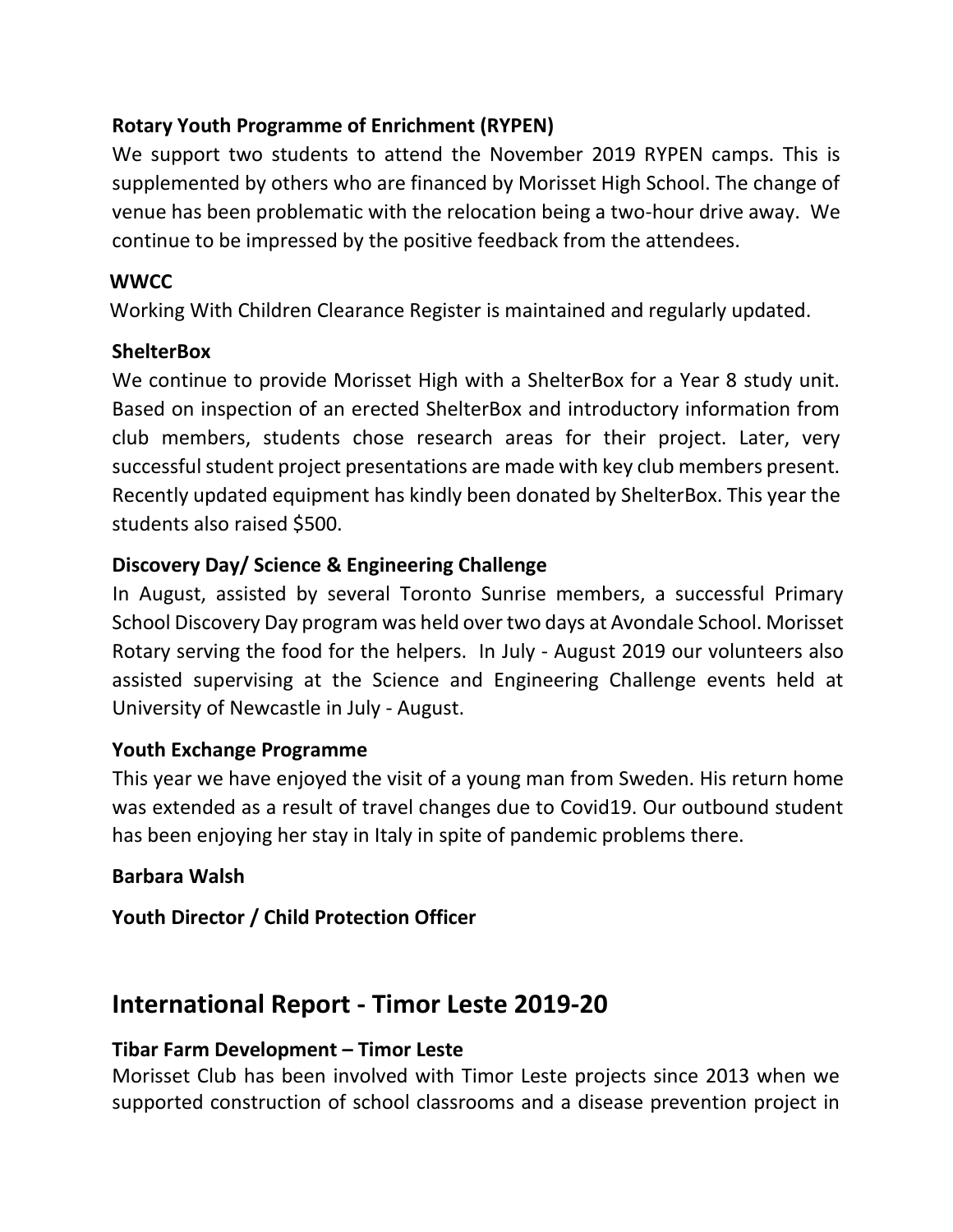conjunction with other clubs. The development of the farm at Tibar in the Liquica District has been the club's focus over the last 4 years with the assistance of District Matching Grants. Produce from the farm significantly reduces the annual food bills for local orphanages.

To date, perimeter fencing for the whole property has been erected & water reticulation has been installed. Fruit trees, melons and root vegetables have been planted. Some areas still require development for planting & water reticulation. Currently the building of a local style shelter house has been started but Covid19 has caused some delays.

The project is overseen locally by a paid NGO team registered as "Rotarians Helping Timor". Young Dili Rotarians are employed at this office to manage project funding. They also manage arrival containers for Donations in Kind and the outgoing paperwork for other Rotary projects e.g. ROMAC and YEP. The Tibar Farm project has been supported with District Matching Grants in recent years. The matching grant application for this year was not successful as less funds were available. However, a local church has been helpful in supporting the project.

During the year, the water pump failed & requires replacement. A District Grant has been applied for to assist with this.

### **Barbara Walsh – Project Manager**

# **Community Based Health Improvements Project- Morogoro**

This project which has been running since 2017 has focused on improving public health in the region of Morogoro, Tanzania. Components have revolved around health education and awareness as well as improvements to health and hygiene facilities.

The 2019-2020 Rotary year has seen the project facilitate workshops run by 'Ngoma Afrika' in conjunction with the Municipal council and local hospital to local school teachers to provide updated health knowledge as well as providing the resources necessary for the teachers to set up student-led 'health clubs' at their schools. These health-clubs are run entirely by the students with a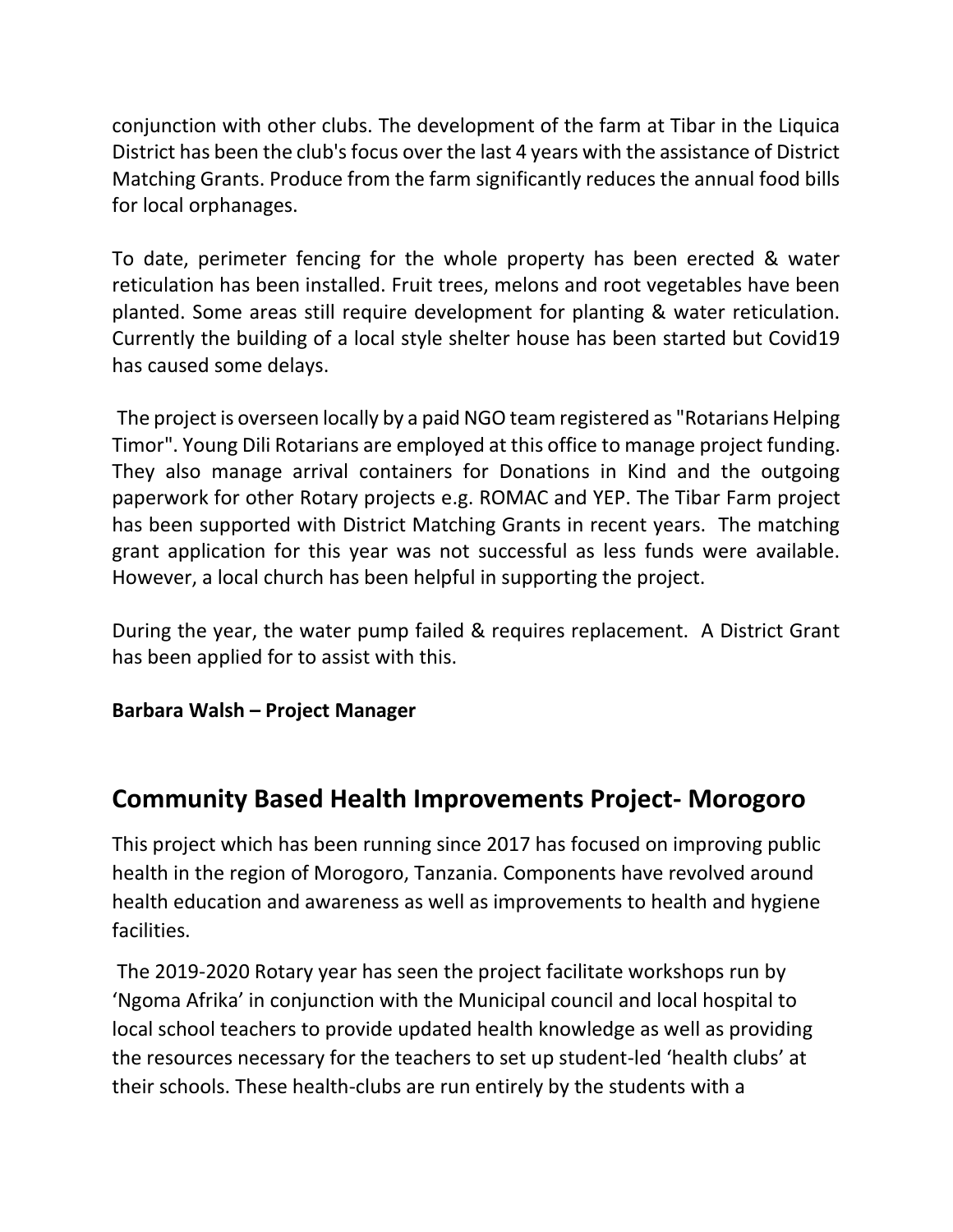supervising teacher. The children meet to discuss and increase their health knowledge and are encouraged to pick a small health project in the community which they can work on and spread this knowledge into the wider community. The need for first-aid kits at the local schools became apparent through the health clubs and we have recently been able to provide the funds for well-stocked first-aid kits to 10 local schools.

This project is nearing completion with remaining funds to be directed into providing further resources for the schools and the newly formed health clubs.

# **Eleni Comino – Project Manager**

# **Technology 2019-20**

Morisset Rotary actively participated in a broad array of activity requiring support in the 2019/20 year.

# **General**

2019/20 was full of activity, twists and turns. The arrival of Covid-19 later in the year stopped us from conducting business as usual and we were to find that technology would play a vital role in club activity.

# **Communication**

We established a new version of Peter's Précis for the year which was well received by members and widely recognised within the district.

### **Zoom**

The advent of Covid-19 and social distancing found us following District lead to change our normal meetings to Zoom digital meetings. This initiative was better embraced by Morisset club than most, but most agree it is not a complete or longterm alternative.

# **Web Site**

During the year we consolidated our web site hosting and re-routed all activity to [www.morissetrotary.org.au](about:blank).